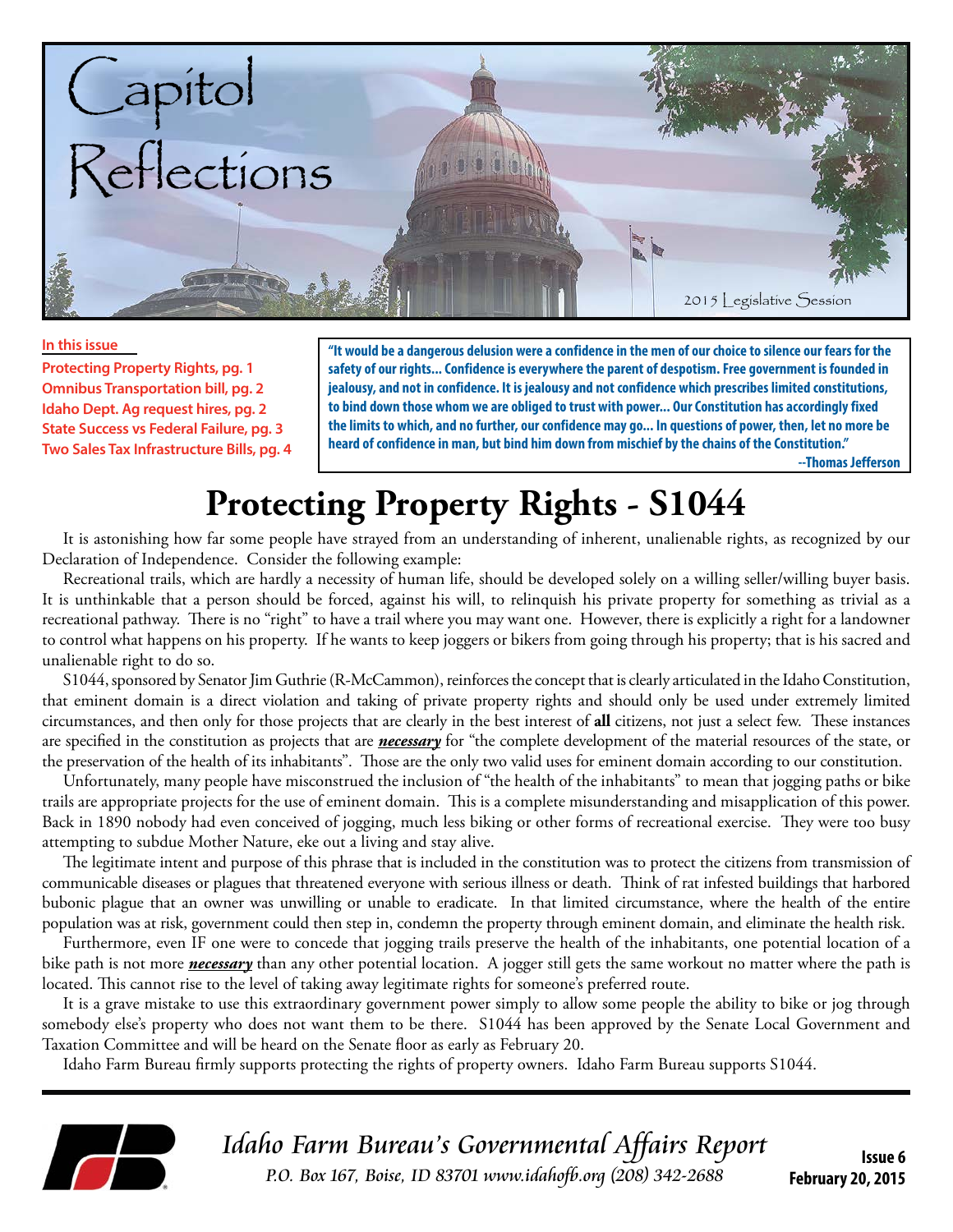## **Omnibus Transportation Bill Show All Alternatives**

This week House Transportation Chairman, Rep. Joe Palmer (R-Meridian) introduced H144, the "*Road Safety and Economic Development Act of 2015."* The chairman has said that he doubts the bill will ever be heard, but wanted to illustrate all revenue sources in one bill. The 37 page bill addresses all forms of revenue transfers, refunds and sources for raising maintenance and infrastructure revenue.

The bill adjusts distribution formulas, adds fees for hybrid and electric vehicles and raises annual registration fees for cars and lights trucks by 50 percent per year. School bus registrations are raised 50 percent. Annual utility trailer registration will cost \$8, up from \$5. Five and ten year utility trailer registrations are increased by 50 percent. Commercial truck trip permits and registrations increase by 50 percent as well.

Commercial, noncommercial and farm vehicles differ slightly. The 8,001-16,000 noncommercial and farm vehicles increase to \$60, up from \$48 (25 percent). Vehicles in the same class, but heaviest weight ranges increase approximately 25 percent as well. Commercial vehicles and wrecker operating fees increase 25 percent across the board for all mileage classes.

Registration for a 60,001 pound truck in the 1-7,500 mile band increases to \$279 from \$223. The 80,001 pound trucks in the 7,501-20,000 mileage band increase to \$1,416 from \$1,133. Trucks in the 128,001+ weight class cost \$7,325 to register, up from \$5,860.

Gas tax is increased to 33 cents per gallon. Diesel tax is increased 4 cents per gallon on July 1, 2015. Starting July 1, 2016 and every year thereafter, the diesel tax increases 1 cent per gallon. Fuel tax increases may be exempted by gubernatorial executive order. Fuel taxes will remain subject to existing exemptions, deductions and refunds already outlined in the law. Additionally, the taxing method for liquefied natural gas is changed.

Agriculture should be particularly concerned about the diesel tax increase for two reasons. Although most farm trucks spend a lot of time traveling on the road, they also spend a significant amount of time in the field and idling. When miles per gallon are also factured in, these trucks pay a higher per mile tax than a passenger vehicle.

General Fund impacts of H144 are estimated at Year 1- \$40.9 million, Year 2- \$44.6 million and Year 3- \$44.9 million. Total amount raised for transportation maintenance by this bill is Year 1- \$155.8 million, Year 2- \$209.7 million and Year 3- \$218.9 million, increasing an additional \$9 million every year thereafter.

### **Idaho Department of Agriculture Seeks Five New Positions**

Director Celia Gould, Idaho Department of Agriculture is seeking five additional full-time equivalents (employees or FTEs) to meet increasing demands facing the department. The director recently explained that it has been a long time since such a request has been made. Pointing out that the budget of the department was significantly reduced during the years of economic recession and that this request for new positions is not taken lightly; if the need was not critical, the request would not be made. These five positions, if approved will focus on the following agency areas:

**Human Resources** – the department's full-time employees generally hovers around 400 full-time employees. There are currently 35 positions unfilled and the search is occurring to fill those existing staff positions. Nearly 40 percent of the department's employees are nearing retirement age and a near overwhelming turn-over will occur within the next few years. The department also increases staffing based on seasonal needs and often times hires as many as 200 additional part-time employees to cover harvest and the busy seasons each year. One additional HR specialist has been requested.

**Dairy** - two additional positions are being sought to keep pace with the growing Idaho dairy industry and demands placed on the department. Idaho has now reached third in the nation for milk production.

**Range Management** – the department last year entered into a memorandum of understanding (MOU) between Idaho and the U.S. Bureau of Land Management for the collection and use of photo monitoring data in rangeland health assessments. This MOU is in compliance with 43 CFR Section 4100 that defines that monitoring as, "the periodic observation and orderly collection of data to evaluate effects of management actions and effectiveness of actions in meeting management objectives." Idaho's Standards for Rangeland Health and Guidelines for Livestock Grazing Management define monitoring as, "the orderly collection, analysis, and interpretation of resource data and information to evaluate progress toward meeting Standards for Rangeland Health and/or management objectives."

A photo monitoring program involves the collection, analysis, and interpretation of repeated photography at designated locations. This is a very time-consuming and scheduling sensitive effort to insure that the photos are collected in exactly the same locations and at the exact same times each year. Grazing patterns, precipitation and other conditions must be carefully documented to make the correct correlations over time to document and make an analysis of rangeland health, defensible and valuable. This effort is also being used to defend grazing against the concerns being focused on sage grouse population and habitat conditions. Two additional range managers are being sought to manage this critical need.

**JFAC** – the legislature's Joint Finance and Appropriations Committee will evaluate the department's budget request and determine if this recommendation for additional FTEs is justified. An appropriations bill will then be prepared to present to both the House and the Senate. If approved at those steps, it is relatively certain that the Governor, who has already reviewed this request and recommended a budget level for the IDA, will approve this measure.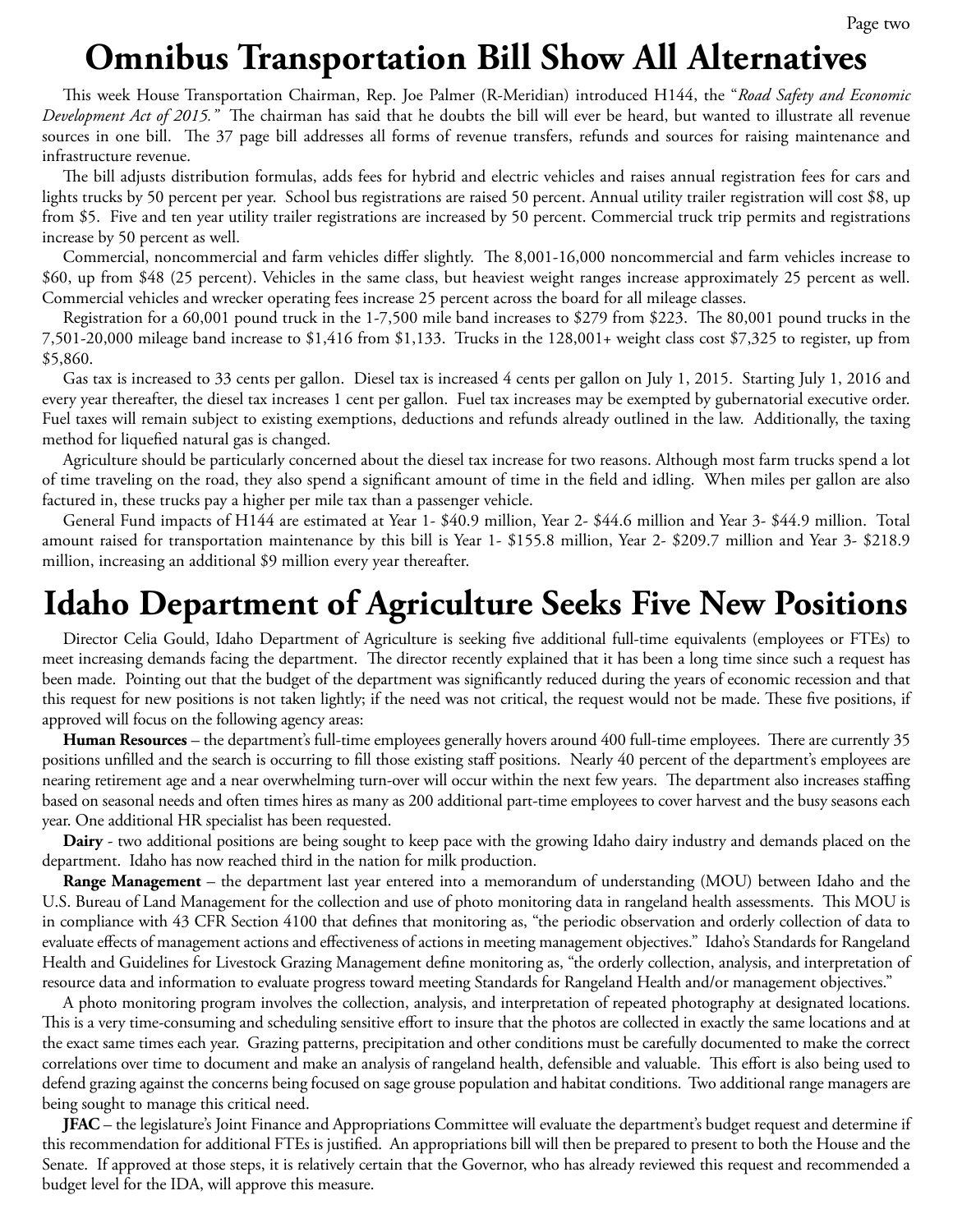### **State Success vs Federal Failure**

Just two years ago, on February 26, 2013, Congressman Doc Hastings, Chairman of the U.S. House of Representatives Natural Resources Committee, held a hearing to explore why state forest management is superior to federal forest management.

Committee members heard from state leaders, local land managers and timber experts on the inadequacies and burdens of current federal forest management practices that have contributed to poor forest health, underfunded schools, lost jobs, and suppressed economic activities in communities near National Forests. In comparison, state managed forests can often produce hundreds of times more revenue, from just a fraction of the land base while maintaining vibrant, healthy forests to support local communities.

*"[Washington state] lands generate an average of \$168 million annually, support construction of public elementary, middle school and high schools statewide, facilities at the state's universities, and other state facilities and institutions. In comparison, the U.S. Forest Service is responsible for managing over 9 million acres of forest land contained within seven different national forests in the State of Washington, yet harvests just 2 percent of the new growth, yielding a four-year average of only \$589,000 in revenue,"* said Natural Resources Committee Chairman Doc Hastings (WA-04)**.** *"Rather than offering all-too-familiar rhetoric of how complying with one federal law or another 'costs too much,' it's time for the federal government to adjust how it does business, and honor its own statutory responsibilities to manage the forests, including allowing sufficient timber harvests, that benefit forested counties and their schools, as well as improve declining forest health and reduce the threat and soaring costs of catastrophic wildfire."*

*"Over the last few decades we've seen our National Forest System fall into complete neglect—what was once a valuable asset that deteriorated into a growing liability. I believe our forests and public lands are long overdue for a paradigm shift,"* said Subcommittee on Public Lands and Environmental Regulation Chairman Rob Bishop (UT-01). *"It's time for the federal government to cease being the absentee landlord of over 600 million acres of land in this country that it controls and start leveraging those lands in a way that benefits rather than burdens the taxpayers and communities who are forced to play host to the federal estate."*

| Forest Management: Success versus Federal Failure                 |                                                            |             |                                                                      |               |                                             |               |
|-------------------------------------------------------------------|------------------------------------------------------------|-------------|----------------------------------------------------------------------|---------------|---------------------------------------------|---------------|
|                                                                   | Washington                                                 |             | Montana                                                              |               | Idaho                                       |               |
|                                                                   | <b>Department of</b><br><b>Natural</b><br><b>Resources</b> | <b>USES</b> | <b>Department of Natural</b><br><b>Resources and</b><br>Conservation | <b>USES</b>   | <b>Department</b><br>of Lands               | <b>USFS</b>   |
| <b>Total Forest Acres</b>                                         | 2.2 million                                                | 9.3 million | 559,000                                                              | 17.1 million  | 971.678                                     | 20.5 million  |
| <b>Average Harvested Volume</b><br>(million board feet)/Year      | 567.3                                                      | 79.9        | 52.1                                                                 | 82.8          | 232.7                                       | 93.7          |
| <b>Average Harvested</b><br>Volume(million board feet)/Acre       | 257.9                                                      | 8.6         | 93.2                                                                 | 4.8           | 239.4                                       | 4.6           |
| State volume per acre over<br><b>Forest Service</b>               | 30X more<br>volume/acre than USFS                          |             | 19X more volume/acre<br>than USFS                                    |               | 52X more<br>volume/acre than<br><b>USFS</b> |               |
| Average Revenues/Year                                             | \$169 million                                              | \$589,926   | \$8.9 million                                                        | \$1.6 million | \$53.8 million                              | \$1.2 million |
| Revenues/Acre                                                     | \$77                                                       | \$0.06      | \$16                                                                 | \$0.09        | \$55                                        | \$0.06        |
| State value per acre over<br><b>Forest Service</b>                | 1283X more<br>revenue/acre than<br><b>USFS</b>             |             | 178X more revenue/acre<br>than USFS                                  |               | 917X more<br>revenue/acre than USFS         |               |
| Average Price Bid for Timber Sale<br>(dollar/thousand board foot) | \$310                                                      | \$6         | \$172                                                                | \$19          | \$231                                       | \$16          |

Witnesses highlighted examples from state forests across the country that significantly Witnesses highlighted examples from state forests across the country that significantly outperform neighboring federally managed forests in revenue production and board feet harvested while spending less money on management for healthier forests, less susceptible phic which restricts.<br>Comparison is not management for the management for the form of the forest susceptible for health in the fores to catastrophic wildfires.

taano Governor, Butch Otter, provided detailed statistics comparing idaho managed state forests to rederally managed forests in<br>Idaho and concluded *"even though the Forest Service is the largest forest land manager in Ida* I percent of national forests are logged nationwide each year." The Governor said that considering the amount of federal forest land that There they allow the long the logged hallow the earn year. The Governor said that considering the amount of federal forest faild that<br>burn each year, it appears to people in his state *"the federal government would rather* real, it appeals to people in his state *in fearma government women nemer see a valuable resource go up in s* it and create some much-needed jobs for rural communities." To see the entire report from the hearing go to: <u>[http://naturalresources.house.](http://naturalresources.house.gov/uploadedfiles/02-26-13statevsfederalforests.pdf)</u><br>gov/uploadedfiles/02-26-13statevsfederalforests pdf *lowest they have been since 1952, and less than 1 percent of national forests are logged*  Idaho Governor, Butch Otter, provided detailed statistics comparing Idaho managed state forests to federally managed forests in *90 percent of the wood milled in our state. Timber harvests on federal lands in Idaho are the lowest they have been since 1952, and less than [gov/uploadedfiles/02-26-13statevsfederalforests.pdf](http://naturalresources.house.gov/uploadedfiles/02-26-13statevsfederalforests.pdf)*